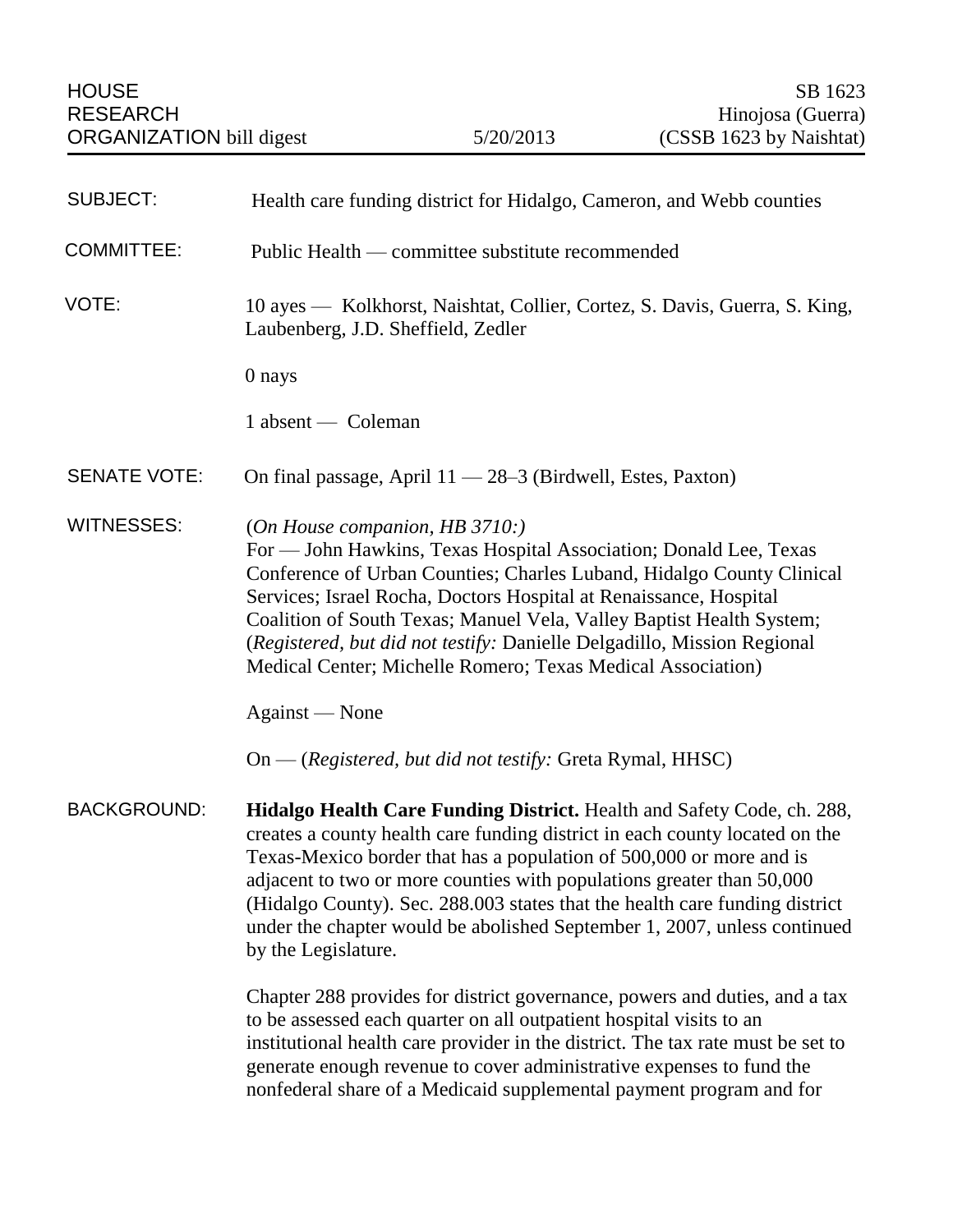indigent programs.

There is no health care funding district currently in existence in Hidalgo County.

**Medicaid 1115 transformation waiver.** The Medicaid 1115 transformation waiver is a five-year demonstration waiver in effect through September 2016 that allows the state to expand Medicaid managed care, including pharmacy and dental services. The 1115 waiver provides new means for local entities to access additional federal matching funds through regional coordination. The waiver provides for supplemental funding to certain Medicaid providers in Texas in the form of two new pools: the Uncompensated Care (UC) Pool and the Delivery System Reform Incentive Payment (DSRIP) Pool.

To receive funding available through the 1115 waiver, a governmental entity must provide funding, in the form of an "intergovernmental transfer" (IGT) to HHSC, which will then have those funds matched by the federal government and sent to the Medicaid provider designated by the governmental entity that put up the match funding.

DIGEST: CSSB 1623 would modify, repeal, and expand provisions in Health and Safety Code, ch. 288, governing the Hidalgo County Health Care Funding District.

> **County health care funding district.** The bill would allow a county commissioners court to create and govern a county health care funding district, set to expire on December 31, 2016, in any county with:

- 500,000 or more and is adjacent to two or more counties each of which has a population of 50,000 or more (Hidalgo County);
- 350,000 or more and is adjacent to a county described above (Cameron County); or
- less than 300,000 and contains one or more municipalities with a population of 200,000 or more (Webb County).

The commissioners court of a county would refund any remaining balance to paying hospitals upon abolishment of a district. A district would be considered a component of county government and not a separate political subdivision of the state.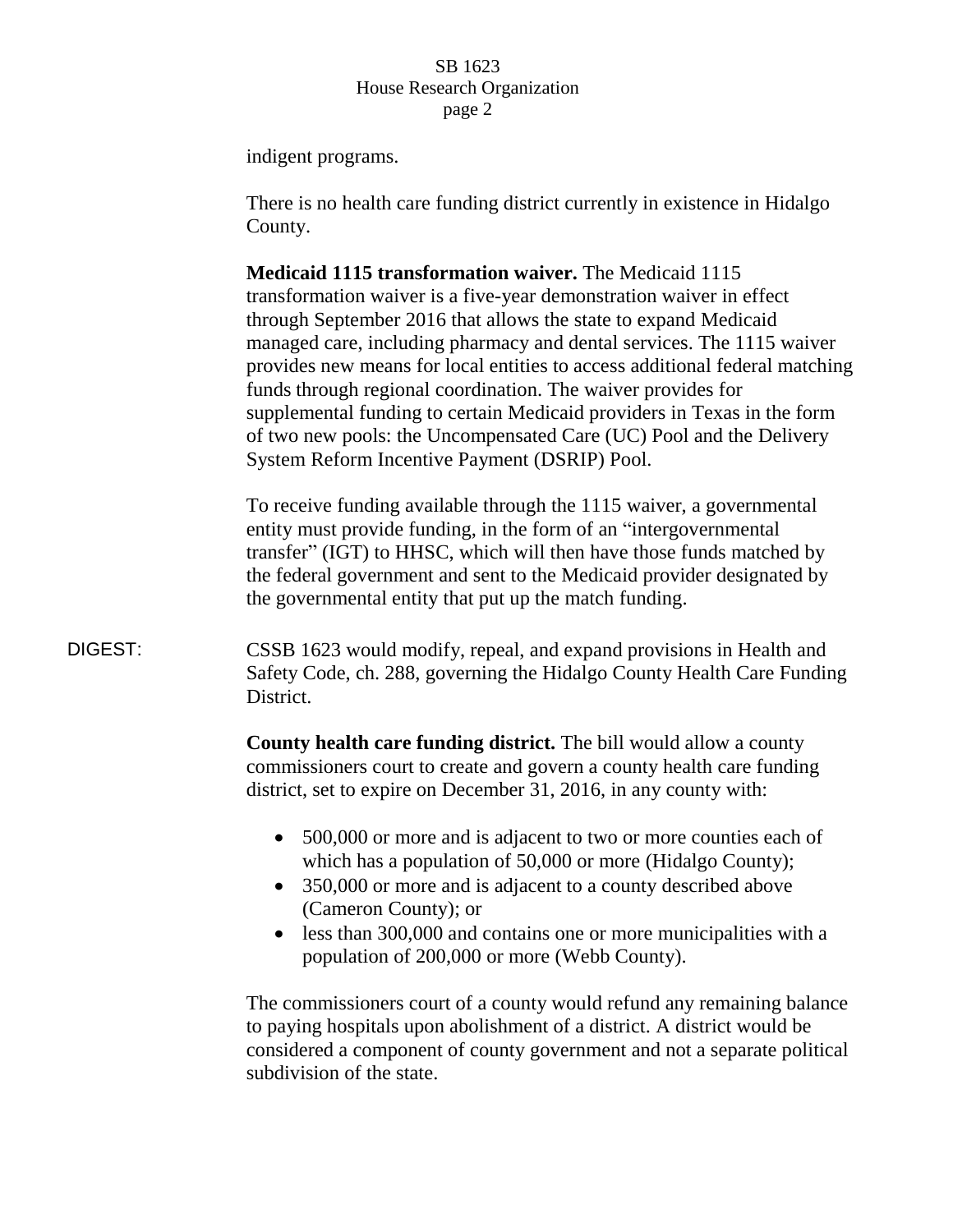**Provider participation fund.** A district would create a local provider participation fund, to consist of:

- all revenue from the mandatory payment required, including any penalties and interest;
- money received from HHSC as a refund of an intergovernmental transfer from the district to the state for the purpose of providing Medicaid match payments, provided that the IGT did not receive a federal matching payment; and
- the earnings of the fund.

Money deposited to the local provider participation fund only could be used to:

- fund IGTs from the district to the state to provide the nonfederal share of a Medicaid supplemental payment program authorized under the 1115 Medicaid waiver program;
- subsidize indigent programs;
- pay the administrative expenses of the district;
- refund a portion of a mandatory payment collected in error from a paying hospital; and
- refund to paying hospitals the proportionate share of the money the district received from HHSC that was not used to fund the nonfederal share of Medicaid supplemental payment program payments.

Neither an IGT nor any federal funds drawn by means of an IGT could be used to expand Medicaid eligibility under the Patient Protection and Affordable Care Act. Money in the fund also could not be comingled with other county funds.

**Mandatory payment.** The bill would revise language governing payments to the district to allow a mandatory payment assessed on the net patient revenue of an institutional health care provider in the district. The payment would be assessed on net patient revenue based on data reported to the Department of State Health Services at the end of fiscal 2010. The payment required could not exceed 6 percent of the aggregate net patient revenue of all paying hospitals in the district.

A mandatory payment required would have to be proportionate with the net patient revenue generated by a paying hospital.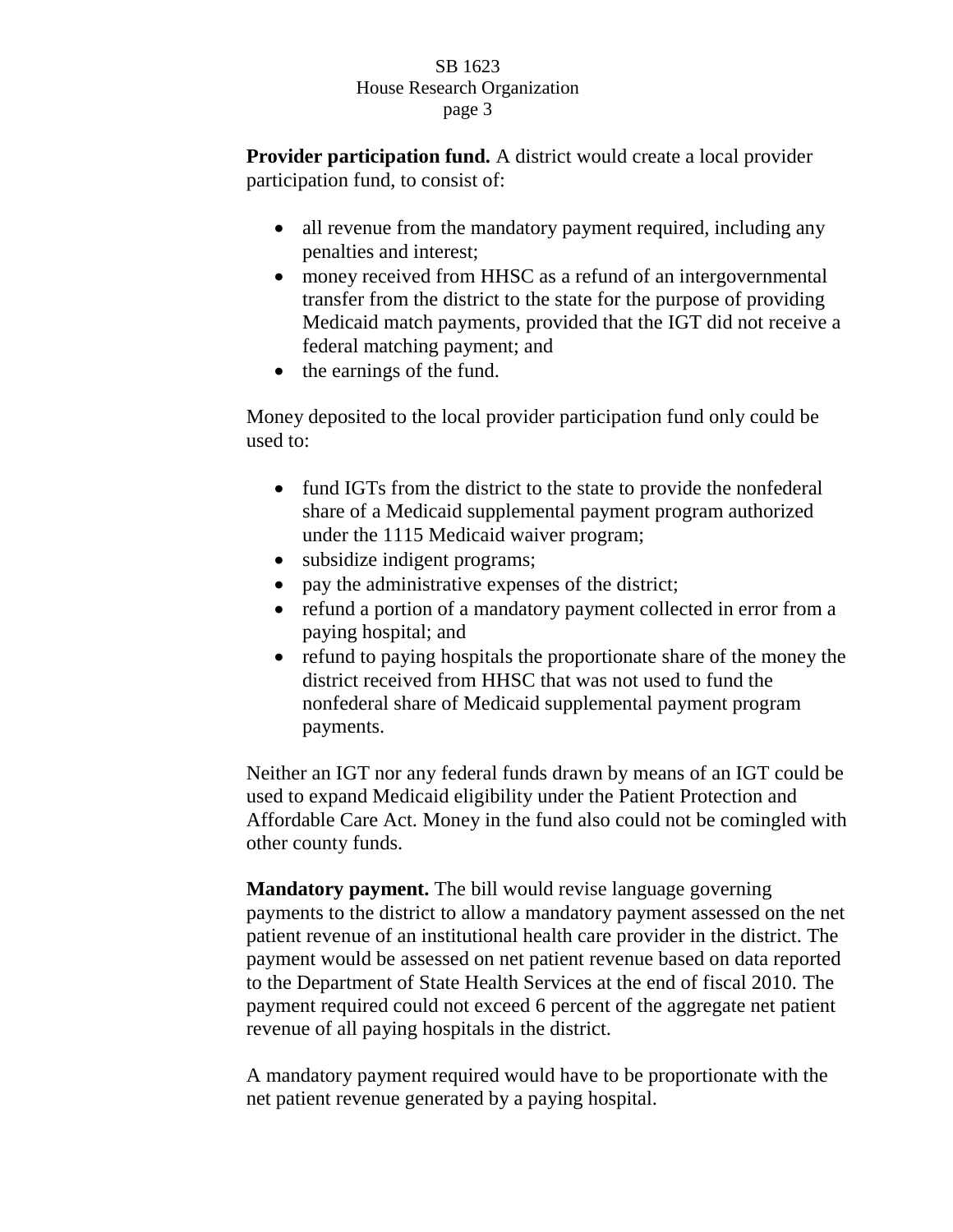The bill would strike all references in the statute to taxes and imposition of a tax and would add references to a mandatory payment.

**Repealed provisions.** The bill would repeal a variety of provisions in Health and Safety Code, ch. 288, including provisions that:

- govern the duration of the current Hidalgo County Health Care funding district;
- make the district a political subdivision of the state;
- establish qualifications and terms for the district's governing commission, including service without compensation;
- require that records, including books, notices, and minutes, be open to public inspection;
- mandate elections and approval of at least 95 percent of district taxpayers prior to spending any district funds;
- establish purchasing and accounting procedures;
- allow a district to sue and be sued in its own name in any court as a governmental agency;
- require an annual audit each fiscal year;
- require the approval of 95 percent of the health care providers subject to the tax before amending any provision or procedure.

**Effective date.** This bill would take immediate effect if finally passed by a two-thirds record vote of the membership of each house. Otherwise, it would take effect September 1, 2013.

If a state agency determined that a waiver or authorization from a federal agency would be necessary for implementation of that provision, the agency would request the necessary waiver and delay implementation until it was granted.

NOTES: The House committee substitute for SB 1623 made a number of changes to the engrossed Senate version, including:

- prohibiting an IGT and federal funds drawn by means of an IGT from being used to expand Medicaid eligibility under the Patient Protection and Affordable Care Act;
- adding language abolishing any district created on December 31, 2016, and providing for a refund of any remaining money to the